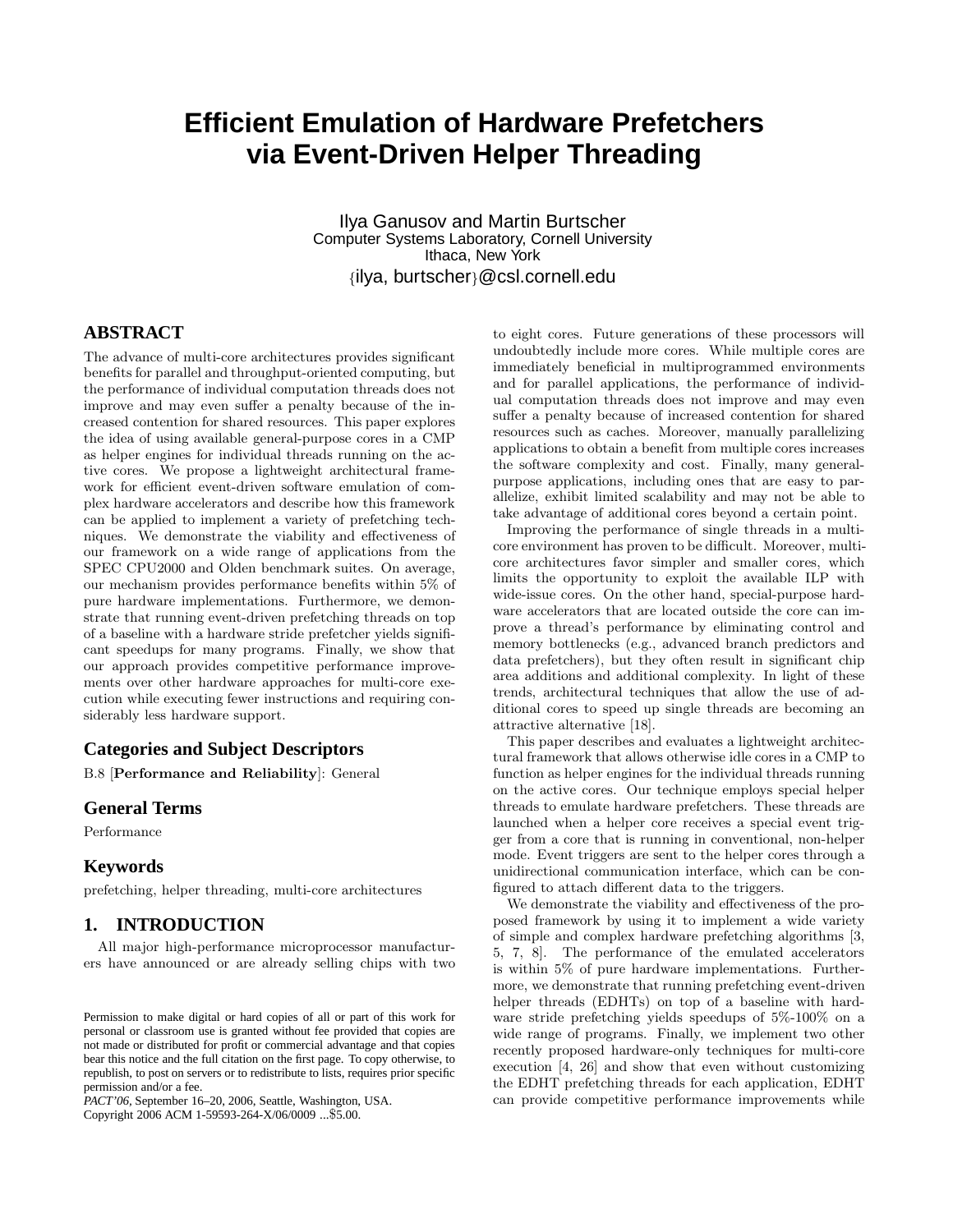executing fewer instructions and requiring considerably less hardware support.

We believe that such a framework allows multi-core processors to provide immediate benefits and presents a relatively simple yet effective architectural enhancement to exploit additional cores to speed up individual threads. Unlike previously proposed approaches for software prefetching, our EDHT mechanism can improve performance without the need to modify or analyze the original binary. Moreover, EDHT solves many problems that have hampered the introduction of complex hardware prefetching algorithms into commercial microprocessors. Specifically, EDHT needs minimal hardware modifications, does not require specialized hardware storage for prediction tables, and can be easily reconfigured to customize prefetching algorithms for individual applications.

The rest of the paper is organized as follows. Section 2 provides an overview of outcome prediction-based prefetching algorithms. Section 3 presents the architectural support for EDHT as well as its operation. Sections 4 and 5 describe the simulation methodology and evaluate our design. Section 6 discusses related work and Section 7 concludes the paper.

#### **2. DATA PREFETCHING TECHNIQUES**

Hardware prefetchers often rely on various kinds of address predictors to dynamically predict which memory addresses to prefetch. In this work, we examined stride-based address prediction and Markov address prediction. This section briefly discusses both approaches and introduces the basic algorithms that we later use.

### **2.1 Stride Prefetching**

Stride prefetchers represent the most common form of prefetching based on outcome prediction. The stride prefetcher is usually located in the cache controller, where it monitors the stream of cache miss requests observed by the cache. Stride prefetchers identify distinct streams within the sequence of cache misses, associate strides with each of the streams, and issue memory requests for the next few addresses in the stream. The simplest form of stride prefetching is next-sequential prefetching, in which the prefetcher issues a request for cache line L+1 as soon as line L is referenced [17].

In many cases cache miss addresses are composed of several interleaved streams. A typical case of multiple streams is the traversal of several arrays within a matrix-matrix multiplication loop. Stride prefetchers employ special mecha-



Figure 1: Organization of stride prefetchers

nisms to decipher and disambiguate interleaving streams. If the memory hierarchy propagates the program counter (PC) of the instructions that cause cache misses, the prefetcher can attribute misses to specific instructions and track streams on a per PC basis [3]. We call this local stride prefetching. The conventional implementation of a local stride prefetcher uses a table to store stride-related local history information and is shown in Figure 1a. The PC of a load instruction indexes the table. Each table entry holds the load's last stride and the last address. A prefetch is triggered when a load causes a cache miss and its last stride is equal to the current stride.

If PC information is not available, then a global stride prefetcher can be used. Such stride prefetchers need to identify distinct streams within the global memory access pattern. Minimum delta prediction and memory partitioning were proposed to handle this problem. Minimum delta prediction associates a miss with the stream or prior miss that is the closest. Memory partitioning separates the physical memory address space into regions and attributes all misses falling within a single region to a single stream [25]. Figure 1b shows the organization of a global stride prefetcher. When a cache miss occurs, the global miss history buffer is searched for the minimum difference between the previously observed addresses and the current miss address. An address stream is identified if the global miss history contains an address that differs from the current address by two minimum deltas.

For each identified address stream, the prefetcher allocates a prefetch stream buffer from a limited number of available buffers. This buffer contains information about the current stream base address and the associated stride. Typically, stride prefetchers use an LRU replacement policy for stream buffers. The newly allocated stream buffer issues prefetches and then waits for the prefetched cache lines to be requested by the processor. Upon receiving such a notification, the stride prefetcher looks up its stream table to see which stream entry the consumed address belongs to. If it finds a match, it increments the corresponding stream address by the stream's stride and issues one new prefetch to keep up with the data consumption of the processor.

## **2.2 Markov Prefetching**

Markov prefetching [7] is another example of outcomebased prediction. A Markov predictor assumes that the address stream of a program can be approximated by a Markov model. A Markov model is a probabilistic state machine with a set of states and state transition probabilities. Each transition from state  $A$  to  $B$  is assigned a weight representing the fraction of  $A$  states that are followed by  $B$  states. Figure 2a presents an example of a Markov model. The states in the Markov model are determined by the set of previously seen values.

Markov models are usually characterized by two parameters. The first parameter determines what kind of values defines a state. In case of prefetching, the most common way is to use either the absolute addresses or the differences between consecutive addresses. The second parameter determines how many values are used to determine the state. An order n Markov predictor associates each state with the n previous values.

Markov prefetching techniques incrementally build an Markov model for the target application at run-time. This model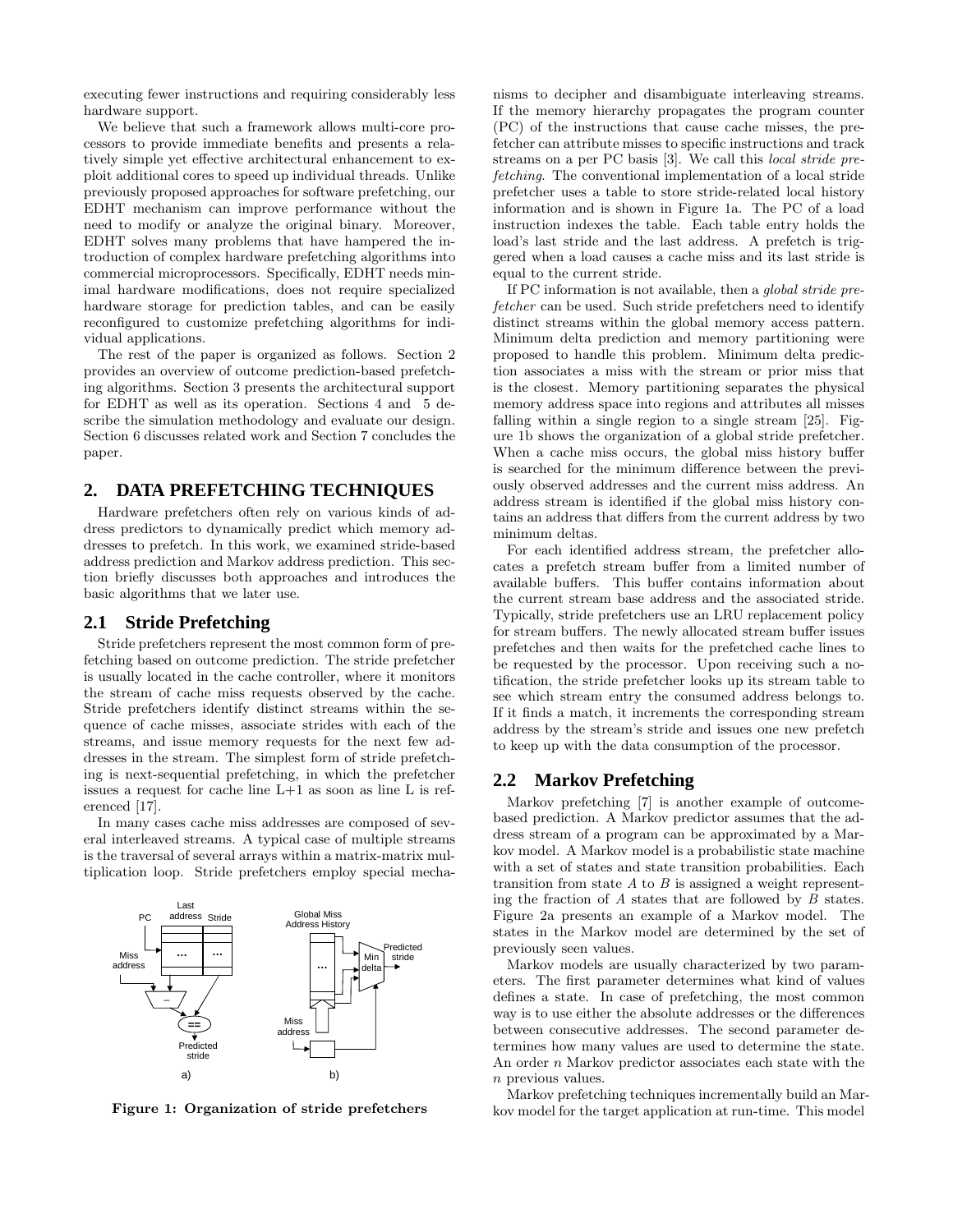

Figure 2: Markov prefetching

is later used by a prefetching mechanism to predict future addresses. Previous work on hardware-based Markov prefetching concentrated on finding optimal parameters for an accurate Markov model that work well for many applications and on devising efficient hardware designs to store this model. The most common hardware implementation in the literature is based on a two-level table representation. The first table contains information to determine the current state (i.e., node in a Markov model). As in the case of stream prefetchers, there are global and a local versions of Markov prefetchers. A local Markov prefetcher, shown in Figure 2b, uses the load's PC to index a first-level table, which stores a local history of the last three deltas for that load. A global Markov prefetcher uses a global history of the last three deltas (instead of a per-PC local history).

The calculated state serves as an index into the secondlevel table, which stores predictions (the immediate neighbors of the current node). To limit the total area required for the table, the second-level table usually contains only a limited number of unique predictions. A Markov prefetcher can prefetch the addresses predicted by the adjacent nodes in the Markov model. We refer to this policy as width prefetching. However, it is also possible to perform depth prefetching in which the sequence of arcs in the Markov model is traversed with prefetching initiated at each node along the path. We use a combination of width and depth prefetching in our experiments.

This subsection presents an overview of how Markov prefetching works. Markov prefetchers incrementally build a Markov model for the address stream generated by the program. A Markov model can be characterized by three parameters: the kind of values that determine the state, the model order, and the maximum number of node neighbors in the graph. Prefetchers utilize Markov models to make predictions. These prefetchers are most commonly characterized by their prefetch distance and depth.

#### **3. IMPLEMENTATION**

As demonstrated in the previous section, hardware prefetching algorithms based on outcome prediction are naturally decoupled from the execution of the target thread. The only data dependence between the target thread and the prefetching algorithm is the information about the cache miss address and the load instruction that caused it. As such, these prefetch mechanisms could be emulated by a software prefetching thread that is started whenever the target thread experiences a cache miss. However, a software implementation of a hardware prefetcher faces two obstacles. First, such prefetch threads would need to be spawned quickly on microarchitectural events as opposed to program events in the conventional multithreading paradigm. Second, complex prefetch algorithms, such as Markov prefetching, often require a large amount of state that needs to be stored somewhere.

To overcome these issued, it is necessary for a processor architecture to support explicit communication of microarchitectural events from one thread to another. Ideally, the target thread should not be aware of this communication so that prefetching can be easily turned on and off depending on the availability of hardware resources. To achieve this, we propose Event-Driven Helper Threading (EDHT), which provides a way for a low-latency, unidirectional event trigger transmission between regular and helper threads. EDHT threads execute on a conventional core of a chip multiprocessor and the state of the underlying prefetching algorithm is loaded into the private data cache of the core via the conventional memory hierarchy. The rest of this section explains the hardware support for EDHT and its operation.

#### **3.1 Overview of Operation**

Figure 3a shows a typical pointer chasing loop. Each iteration of the loop processes a node of a linked list and fetches the next node to be processed. Assuming that the linked list is not cache-resident, each access to the field data of the list's node will result in a cache miss and stall the processor. As shown in Figure 3a, this access translates into a single load instruction data=pointer->data. Markov prefetchers are a good fit for prefetching such linked list traversals since they can memorize previous traversals of this list and accurately predict the next node's location.

A typical hardware implementation of a Markov prefetcher will snoop the cache miss addresses coming out of the cache. For each observed cache miss, it will look up its prediction table similar to the one shown in Figure 2b and determine which addresses are likely to be referenced next. After that, it will issue prefetch requests for those addresses into the memory hierarchy in the hope that the program will soon request those data as well.

Figure 3b demonstrates a conceptual prefetching thread that can emulate a prefetcher. The prefetching thread consists of an infinite while loop. In each iteration, the prefetching loop stalls waiting for cache miss event data to arrive from the target thread. When the target thread experiences



**a) target thread b) pefetching helper thread**

#### Figure 3: Code example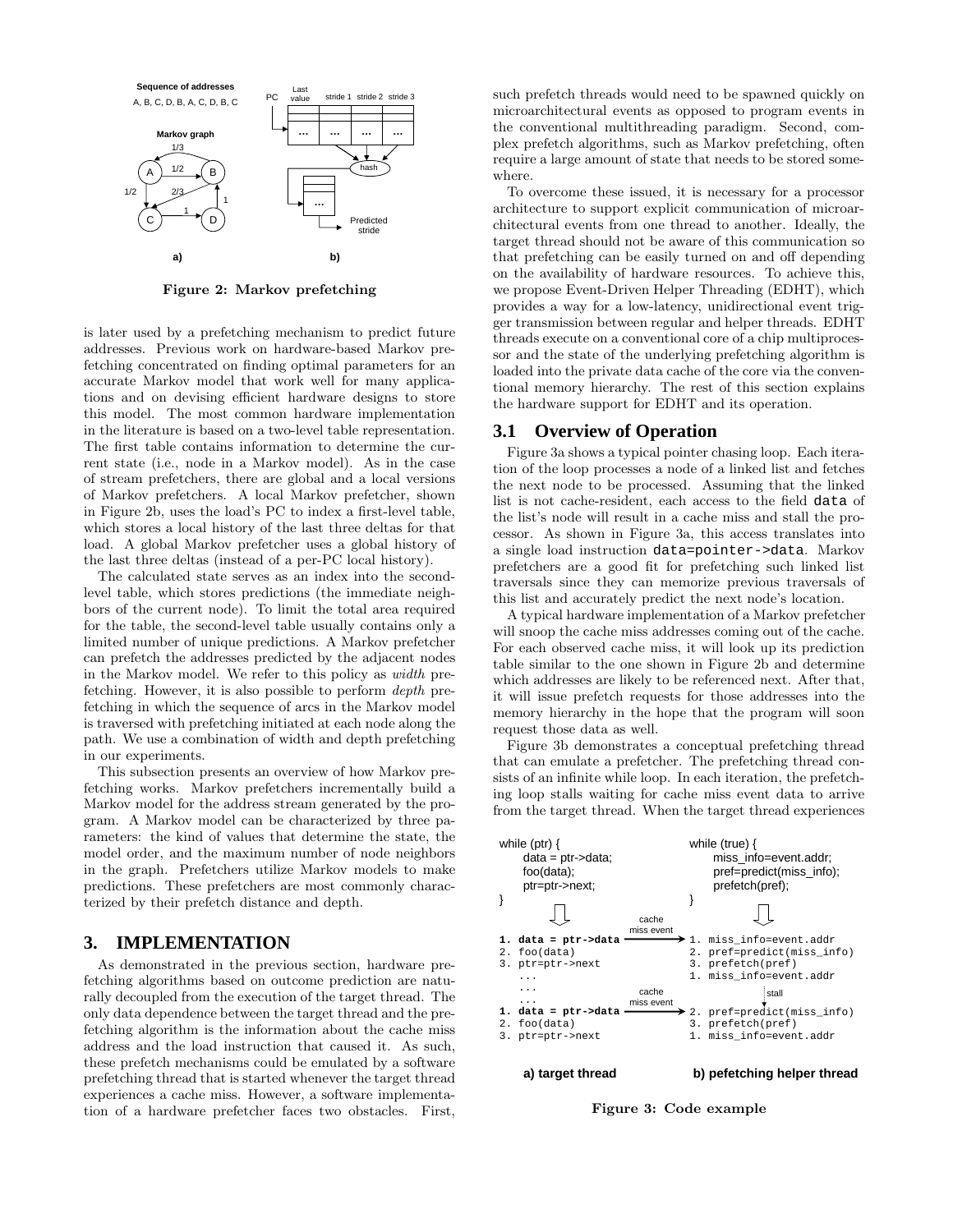

Figure 4: System Architecture

such a miss, the prefetching thread loads the cache miss address along with the associated PC value and uses this information to run its prediction algorithm. Finally, it issues a prefetch instruction and loops back. If by this time there is a new miss event waiting in the event queue, it immediately executes the prefetching algorithm with the new data. Otherwise, it stalls until a new event arrives.

Of course, a dedicated hardware implementation will execute the prediction algorithm much faster than its software thread equivalent. Hence, there may be situations when the frequency of cache miss events outpaces the speed at which the prefetching thread can process them. In this case, limited buffering can be provided to store unprocessed events. The next subsection describes the organization of such a buffer and its interaction with other components of the CPU.

#### **3.2 Implementation and Hardware Support**

Even if the architecture provides a way to communicate architectural events to user-level threads, prefetching-based event-driven helper threading is likely to perform poorly on current hardware due to the following reasons. First, synchronization must occur via the operating system or via spin-locks. In the OS case, the trap and return time is so large that it can negate any performance advantage. In addition, the communication between the threads must occur via shared memory, increasing the contention for the shared cache ports and wasting dynamic power. Thus, for EDHTbased prefetching to be successful, it is imperative that the implementation of the event delivery mechanism be efficient.

Since much of the problem related to the implementation of fast inter-thread communication is due to the use of shared memory, we propose to use an event buffer. Figure 4 shows the architecture of an out-of-order CMP that supports event-driven helper-threading. The event buffer and associated datapaths are highlighted in bold. The regular computation thread executes on the "left" core, while its EDHT prefetching thread is running on the "right" core. The event buffer is located between the two cores. It represents a FIFO structure of limited capacity. It receives information about cache miss events from the ROB of one of the cores. The ISA abstraction for the event buffer is an I/O device that can be accessed by program threads via I/O read instructions from a reserved address. The event buffer controller snoops the cache bus and supplies data for all event buffer I/O reads.

The instructions in the left core execute and commit normally. If a load instruction experiences a cache miss, a prefetch trigger is transmitted to the event buffer once the load commits. Event transmission is also triggered if a load instruction loads data that has been prefetched by the prefetching thread. The data that needs to be transferred includes the instruction's PC value and the referenced memory address. Some prefetching mechanisms also require information on whether the event was triggered by a cache miss or a correctly prefetched cache miss.

In the meantime, the prefetch thread is running on the helper core. When the prefetching thread issues an I/O read instruction to obtain data about a cache miss event, it stalls waiting for a reply. When the event buffer receives this data, it supplies the received information to the stalling read request. Then the prefetching thread calculates the prefetch addresses based on the underlying algorithm and executes a non-binding prefetch load instruction that will fetch data into the shared memory hierarchy. After that, it loops back and issues another I/O read instruction to obtain information about the next architectural event.

The cache lines that were prefetched by the helper core are tagged. When the regular core references a prefetched cache line, it marks the executed load instruction as the consumer of the prefetched data. When this load instruction commits, it causes a prefetch trigger to be transmitted to the helper core as if this instruction had experienced a cache miss. This mechanism essentially mimics the way traditional hardware prefetchers work and allows the helper core to stay ahead of the data consumption of the regular thread.

The operation of EDHT has the following implications on the operating system. EDHT threads and the main application run in the same address space and hence share a page table. EDHT threads do not use absolute code addresses (they are fully relocatable) and use a thread-private data area to avoid conflicts with the main thread. The OS scheduler should also be aware of the helper threads associated with each application and schedule them as a group to execute on cores that share at least one level of memory hierarchy. Note that, while we have presented EDHT for two cores running a single main thread, the technique can be extended to support multiple cores by providing either additional event buffers between pairs of cores or the ability to communicate events from different cores to a centralized buffer.

#### **3.3 Prefetching Algorithms**

To demonstrate the efficiency and flexibility of the proposed architectural framework, we implement a number of prefetching algorithms on it. This section presents a detailed description of these algorithms.

First, we implement a conventional stride prefetcher. We evaluate both a local and a global stride prefetcher and name them lstride and gstride, respectively. The local stride prefetcher uses a table with 1K entries to keep track of strides on a per-load basis. The global prefetcher keeps a history of the 8 last miss addresses to identify address streams. Both kinds of prefetchers have 8 stream buffers and utilize an LRU replacement policy for buffer allocation.

Second, we implement two prefetching algorithms that are based on a third-order delta-correlation Markov model with a table size that fits into the L1 data cache. Unlike with stride prefetching, the algorithmic difference between the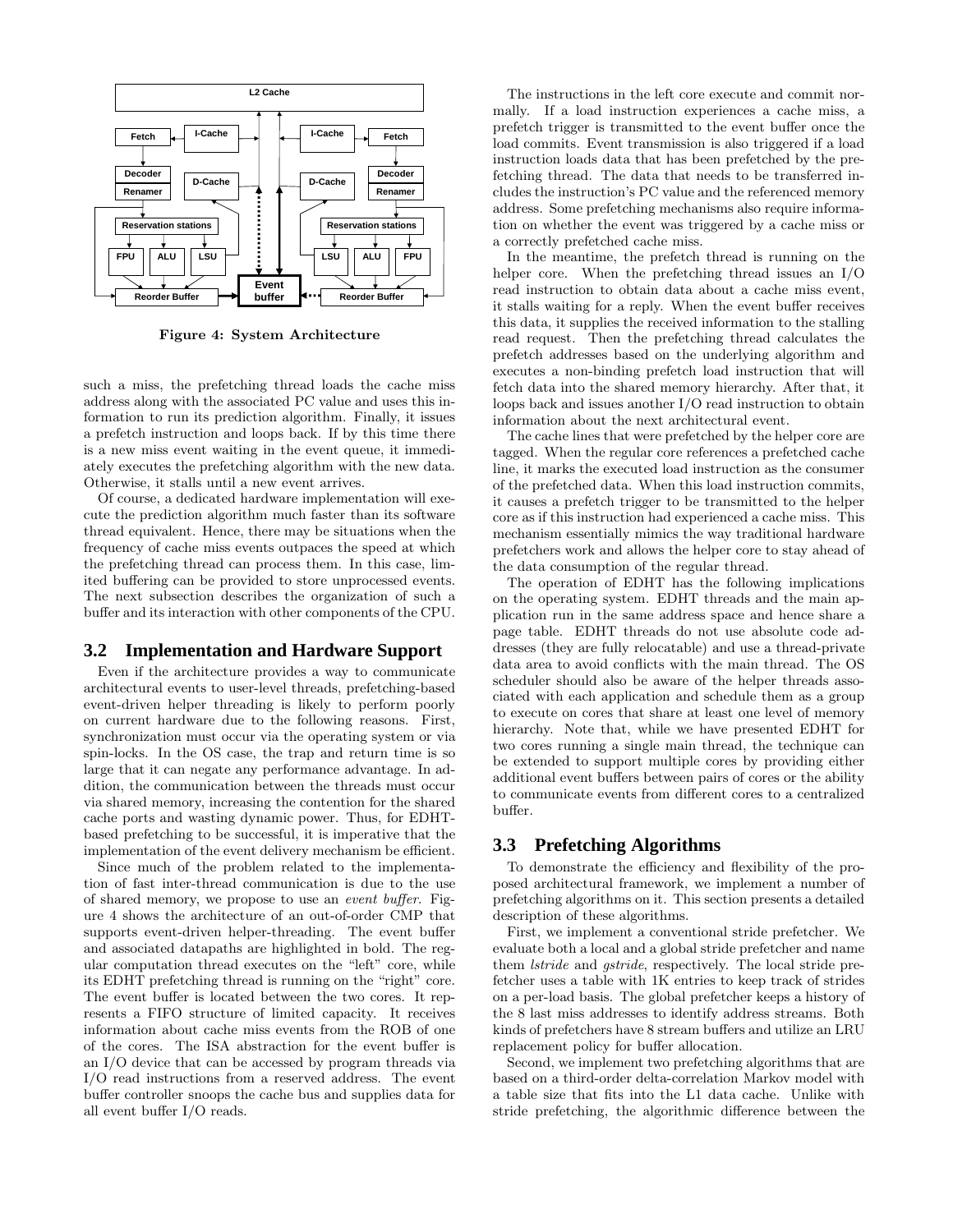Table 1: EDHT threads for emulating hardware prefetching mechanisms

| description                                                        | $#$ of insns                                                     | load insns | longest dep. chain |
|--------------------------------------------------------------------|------------------------------------------------------------------|------------|--------------------|
| 8 simultaneous streams, 8-entry miss history buffer, prefetch dis- | 52(23)                                                           | 12(10)     | 15(10)             |
| tance of 8                                                         |                                                                  |            |                    |
| 1K-entry PC-indexed prediction table, prefetch distance of 8       | 18 (23)                                                          | 4(10)      | 6(10)              |
| 128-entry 3rd order L1 table, 2bc confidence, 16K-entry L2 table,  | 26                                                               |            |                    |
| select-fold-shift-xor (SFSX) hash function, prefetch distance of 8 |                                                                  |            |                    |
| 128-entry 3rd order L1 table, 8K-entry L2 table storing 2 distinct | 29                                                               |            |                    |
| predictions, SFSX hash function, prefetch distance of 4            |                                                                  |            |                    |
|                                                                    | 24                                                               |            |                    |
| tinct sequences of 4 predictions, prefetch distance of 4           |                                                                  |            |                    |
|                                                                    | 128-entry 1st order L1 table, 256K-entry L2 table storing 2 dis- | $\cdot$    |                    |

global and local versions of the Markov prefetcher is minimal. Therefore, we evaluate only local prefetchers. Our first prefetching algorithm is based on the differential finite context method  $(DFCM)$  value predictor [5]. This algorithm uses a 2-bit counter-based confidence estimator in the firstlevel table to suppress low-confident predictions for load instructions that exhibit unpredictable behavior. The second algorithm is more similar to a conventional Markov model. It stores two distinct values (predictions) in each entry of its second-level table. Each value in the second-level table is associated with a 1-bit confidence counter, which is incremented every time a particular prediction is observed to be correct. Thus, the confidence is associated with transitions in the Markov graph rather than with the predictability of individual load instructions. This algorithm uses a prefetch width of two and a prefetch distance of four, generating up to eight prefetch addresses on each invocation of the algorithm. We call this algorithm Markov prefetcher.

Finally, we show how our framework can be used to implement prefetching schemes based on very large Markov models. To this end, we implement a first order Markov prefetcher with address correlation containing 256K entries in its second-level table. Each entry contains two Markov graph neighbors. In addition to the delta for the next address, each table entry records the four deltas that last followed the most recent address in MRU order. This organization of the Markov prefetcher is similar to the replicated correlation prefetcher used by Solihin et al. [22]. Each value in the second-level table is associated with a 1-bit confidence counter, similar to our Markov algorithm. When a table entry is accessed by the prefetcher, all addresses recorded in this entry are prefetched. Each second-level table entry is configured to fit into an L2 cache line. We call this algorithm Correlation prefetcher.

To emulate these prefetching techniques, we manually constructed five different prefetching threads. Table 1 summarizes the properties of these threads. The third column provides the number of instructions in each thread up to the first prefetch instruction. The stride prefetching mechanisms execute different instruction sequences depending on whether the event is associated with a cache miss or an access to a correctly prefetched cache line. The values in parentheses indicate the properties of a thread associated with the access to prefetched data. The fourth column specifies the total number of load instructions, and the last column indicates the length of the longest instruction dependence chain. Note that the number of static and dynamic instructions for each prefetching thread up to the issue of the first prefetch is the same because we removed all branches from the code via loop unrolling and extensive use of conditional move instructions. Global stride prefetching requires

#### Table 2: Simulated processor parameters

| Processor             |                                  |  |  |  |  |  |
|-----------------------|----------------------------------|--|--|--|--|--|
| Fetch/decode/commit   | $4/4/4$ instructions per cycle   |  |  |  |  |  |
| I-window/ROB/LSQ size | $64/128/64$ entries              |  |  |  |  |  |
| $Int/FP$ registers    | 184                              |  |  |  |  |  |
| $LdSt/Int/FP$ units   | 2/4/2                            |  |  |  |  |  |
| Branch predictor      | 16K-entry bimodal/gshare hybrid  |  |  |  |  |  |
| <b>BTB</b>            | 2K-entry, 4-way associative      |  |  |  |  |  |
| <b>RAS</b> entries    | 16                               |  |  |  |  |  |
| Misprediction penalty | minimim 12 cycles                |  |  |  |  |  |
| Memory Subsystem      |                                  |  |  |  |  |  |
| Cache sizes           | 64KB IL1, 64KB DL1, 2MB L2       |  |  |  |  |  |
|                       |                                  |  |  |  |  |  |
| Cache associativity   | $2$ -way L1, 8-way L2            |  |  |  |  |  |
| Cache latencies       | 3 cyc L1, 12 cyc L2              |  |  |  |  |  |
| Cache line sizes      | 64B L1, 64B L2                   |  |  |  |  |  |
| Cache MSHRs           | 16 L1, 24 L2                     |  |  |  |  |  |
| Main memory latency   | minimum 400 cycles               |  |  |  |  |  |
| Memory bus            | split-transaction, 8B-wide,      |  |  |  |  |  |
|                       | $1/4$ CPU frequency; contention, |  |  |  |  |  |

Table 3: Benchmark suite details

| App.         | perfect | stride | App.          | perfect | stride  |
|--------------|---------|--------|---------------|---------|---------|
|              | speedup | coverg |               | speedup | coverg  |
| bzip2        | 24.5    | 70.4   | fma3d         | 217.4   | 81.4    |
| crafty       | 2.1     | 1.3    | galgel        | 2.0     | 83.1    |
| eon          | 0.2     | 35.2   | lucas         | 431.6   | 94.1    |
| gap          | 24.6    | 62.2   | mesa          | 23.0    | 90.4    |
| $_{\rm gcc}$ | 30.3    | 45.7   | mgrid         | 203.2   | 93.3    |
| gzip         | 3.3     | 95.2   | sixtrack      | 4.8     | 49.5    |
| mcf          | 1399.6  | 52.5   | swim          | 689.8   | 99.6    |
| parser       | 103.5   | 71.6   | wupwise       | 134.7   | 53.3    |
| perlbmk      | 7.4     | 45.7   | bh            | 0.2     | 80.1    |
| twolf        | 1.8     | 15.6   | <b>bisort</b> | 27.9    | 19.3    |
| vortex       | 34.6    | 26.3   | em3d          | 28.2    | 74.1    |
| vpr          | 120.5   | 5.4    | health        | 834.3   | $2.2\,$ |
| ammp         | 28.7    | 22.1   | mst           | 222.7   | 22.8    |
| applu        | 198.4   | 77.5   | perimeter     | 90.6    | 55.3    |
| apsi         | 10.8    | 91.1   | power         | 0.02    | 49.3    |
| art          | 183.5   | 97.3   | treeadd       | 158.6   | 95.4    |
| equake       | 675.6   | 91.3   | tsp           | 13.9    | 54.8    |
| facerec      | 178.5   | 53.7   | voronoi       | 35.4    | 27.6    |

the most instructions due to the large number of comparisons when the global history is searched for two repeating strides. The next section evaluates how well these prefetching threads work.

#### **4. EVALUATION METHODOLOGY**

We evaluate our approach using an extended version of the SimpleScalar v4.0 simulator [10]. The baseline is a two-way CMP consisting of two identical four-wide dynamic superscalar cores that are similar to an Alpha 21264 (Table 2). The minimum memory latency for the baseline processor is 400 cycles. We model bandwidth and contention on the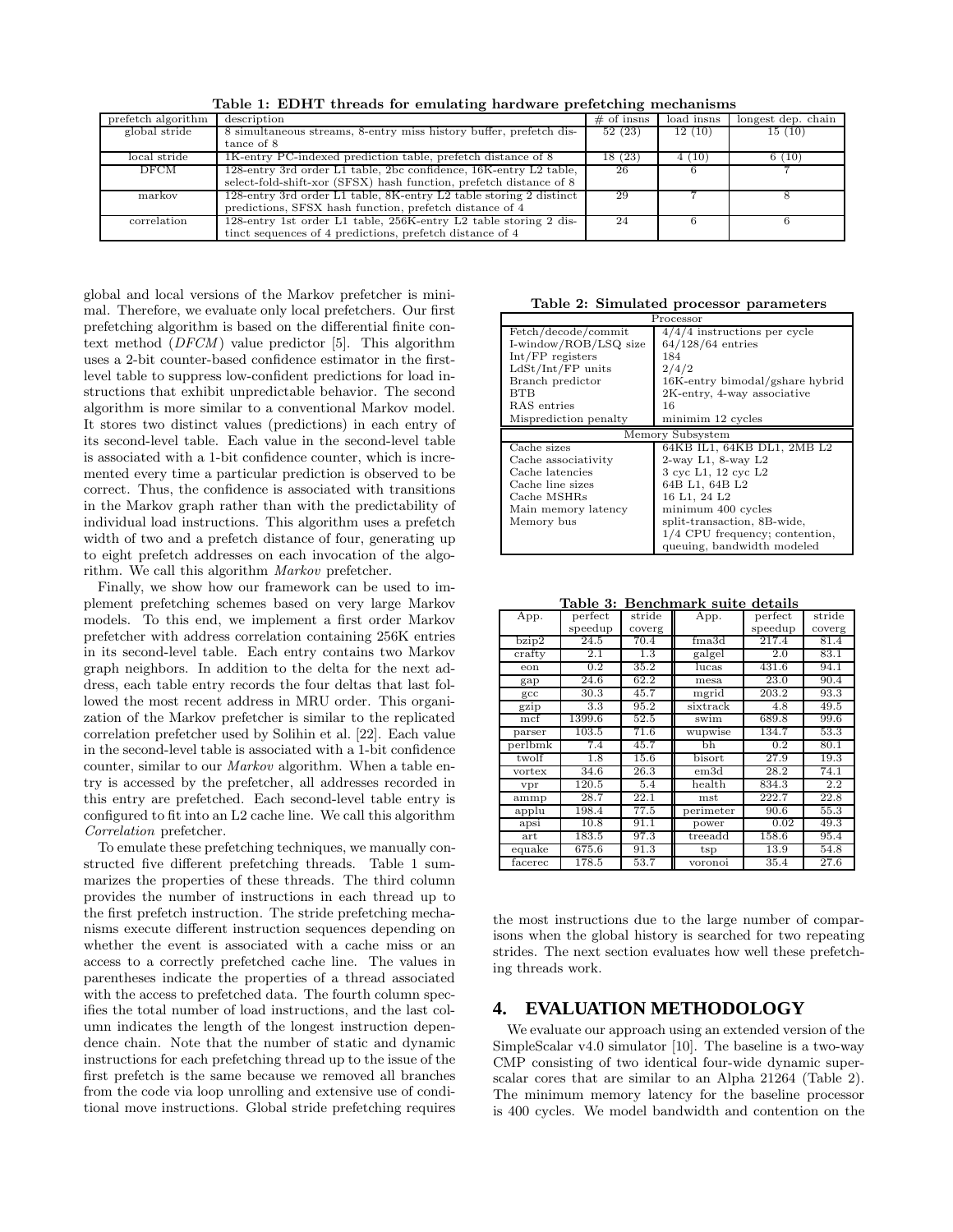

Figure 5: Performance of hardware prefetchers and their EDHT counterparts

memory bus and limit the number of outstanding bus transactions to 32. We used CACTI 3.2 [21] to determine the simulated cache access latencies. The event buffer contains 20 entries. The communication latency between each core and event buffer is 5 cycles. In all modeled configurations we assume that one of the cores in the CMP can be used for executing a prefetching thread. All evaluated prefetching algorithms monitor L2 cache misses and issue prefetch requests for the L2 cache only.

To perform our evaluations, we considered all 36 programs from the SPEC CPU2000 and Olden benchmark suites [6, 13]. Table 3 provides information related to cache misses in every program. The first column for each program shows the speedup with a perfect L2 cache over the baseline without prefetching. In this study, we define a program to be memory-bound if it experiences more than 30% speedup with a perfect L2 cache. Since prefetching techniques target memory latencies, we eliminate from this evaluation the 17 programs that are not memory-bound. The second column specifies the percentage of original cache misses that can be prefetched by a hardware global stride prefetcher. We further eliminate all regular programs that are easily prefetchable by a simple hardware stride prefetcher and thus would get little benefit from a complex prefetching algorithm (art, mgrid, swim, and treeadd).

The SPEC CPU2000 programs are run with the SPECprovided reference inputs. If multiple reference inputs are given, we simulate the corresponding programs with up to the first three inputs and average the results from the different runs. We simulate vpr with only one of the reference inputs (routing) because SimpleScalar could not simulate it correctly with the other input (placement). The Olden programs are run with the parameters commonly used in previous research on prefetching [13]. The C programs were compiled with Compaq's C compiler V6.3-025 using "–O3 –arch ev67 –non shared" plus feedback optimization. The  $C++$  and Fortran 77 programs were compiled with  $g++/g77$ V3.3 using "–O3 –static". The Fortran 90 programs were compiled with Compaq's f90 compiler V5.3-915. We use the SimPoint 3.1 toolset to identify representative simulation points. Each program is simulated for 500 million instructions after fast-forwarding past the number of instructions determined by SimPoint.

#### **5. EXPERIMENTAL RESULTS**

In this section, we experimentally measure the effectiveness of our proposed mechanism. In Section 5.1, we evaluate the performance of various prefetching schemes based on EDHT and compare the speedups with those of hardware implementations of the same prefetching mechanisms. In Section 5.2, we demonstrate how EDHT-based prefetching can improve single thread performance by combining hardware stride prefetching with Markov EDHT prefetching. Finally, Section 5.3 illustrates how EDHT prefetching compares to two other previously proposed hardware techniques that use extra cores to speed up single threads.

#### **5.1 Prefetching Emulation Performance**

In this section, we evaluate and compare emulation-based prefetchers with their conventional, hardware-based counterparts. The baseline machine for this experiment is described in Table 2. We measure the performance of four different prefetching schemes: global stride prefetching (gstride), local stride prefetching (lstride), differential finite-context method prefetching (*dfcm*), and Markov prefetching (*mar*kov). The hardware implementations of each scheme are marked with a hw identifier, while the EDHT versions have an edht identifier after the name of the prefetching algorithm. Figure 5 presents speedups for individual programs as well as the geometric mean. The performance of the stride prefetching techniques is shown in the left panel, dfcm and markov in the right panel.

The results show that the prefetching techniques used in our study are very effective, attaining significant speedups for the majority of the programs. When the hardware implementations are compared with the EDHT implementations, we find that hardware outperforms helper threads only slightly. In case of stride prefetching, hardware is significantly better (over 5%) only on six out of 15 programs. The results for the *dfcm* and *markov* prefetching schemes are similar. The main reason for the performance difference is the delayed issue of the prefetch requests by the helper thread. Helper threads are triggered only when delinquent load instructions commit and they take longer to compute and issue prefetches. Hardware prefetchers initiate the prefetching algorithm as soon a delinquent load instruction issues and generate prefetch requests much faster. A high frequency of cache miss events is another reason for decreased speedup. In case of *dfcm* prefetching, a high frequency of cache misses in equake and facerec causes 86% and 60% of the cache miss events to be dropped. EDHT markov prefetching faces similar problems in facerec and wupwise.

Surprisingly, some programs exhibit higher speedups with EDHT prefetching. Hardware prefetchers observe cache misses in the issue order of the load instructions, while EDHT threads observe the sequence of cache miss events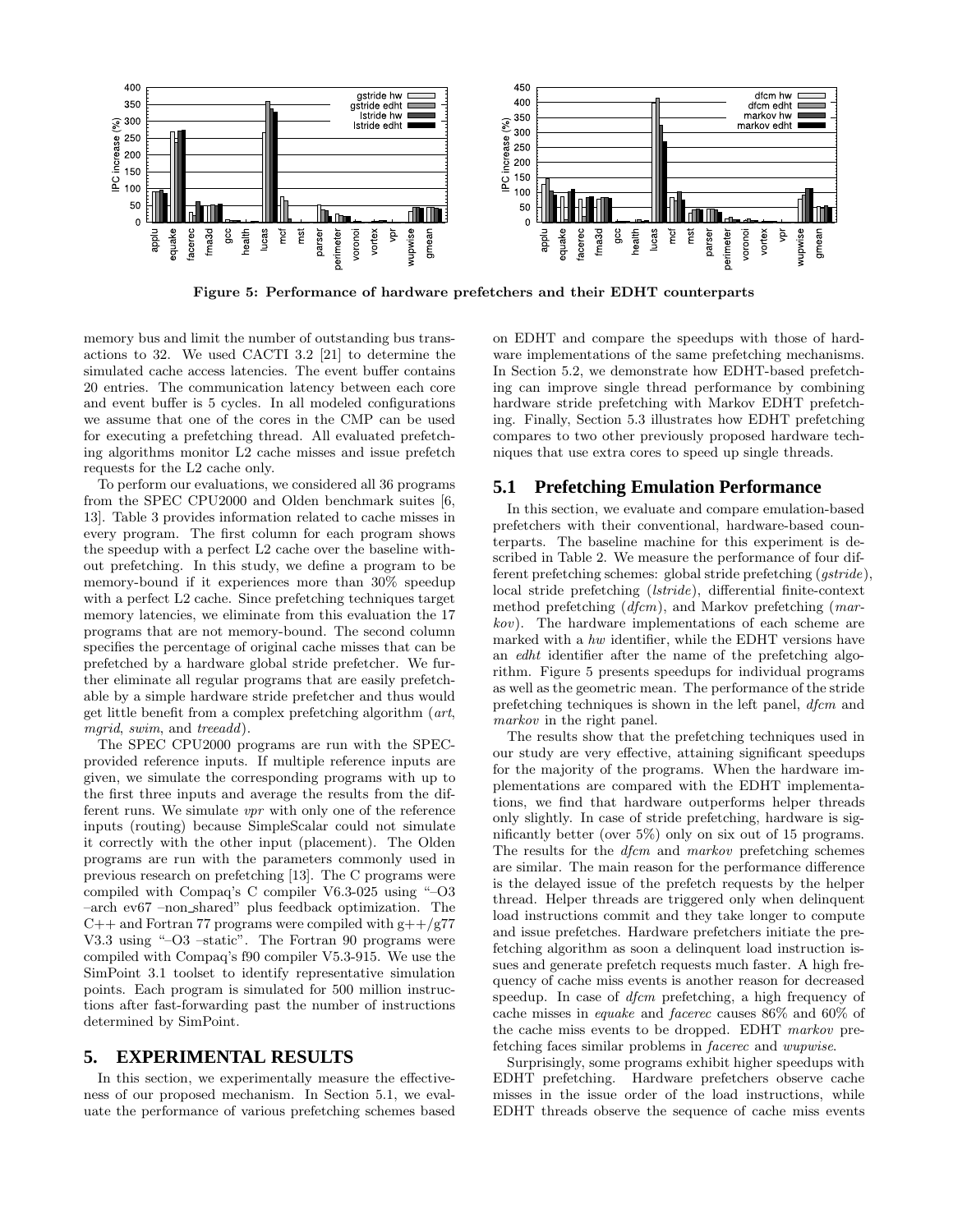

Figure 6: Sensitivity to prefetch distance for stride and markov prefetchers

in commit order. Commit order allows to get a more precise cache miss history. In addition, EDHT threads never suffer from cache miss history pollution caused by wrong-path loads.

It might be unexpected that the performance of the hardware and software implementations of these prefetching algorithms differs by so little. After all, hardware prefetches are issued at least 400 cycles earlier than software prefetches. It seems unlikely that such a big delay would have so little impact of performance.

Figure 6 explains this phenomenon. It illustrates the average speedup obtained by the prefetching schemes as the prefetch distance is varied from 1 to 8. The most interesting feature of this graph is how the performance difference between each hardware and EDHT pair rapidly decreases with increasing prefetch distance. For example, with a prefetch distance of 1 the average speedup for a hardware global stride prefetcher is 20%. The corresponding EDHT prefetcher achieves only 7% speedup. However, prefetching with higher distances decreases the relative performance gap. At a prefetch distance of 8 both hardware and EDHT prefetching perform almost the same. Higher prefetch distances provide timelier prefetches and at some point it does not matter whether prefetch requests are issued with a 400 cycle delay or not. They are still issued early enough to mask the full memory latency. Therefore, a high prefetch distance is the key to good performance of software prefetching.

#### **5.2 Combining Hardware and EDHT Prefetching**

Current high-performance microprocessors already include some form of stride prefetching. More complicated prefetching schemes are typically not implemented because of algorithm complexity and/or large storage requirements. EDHT offers an attractive alternative implementation of complex prefetching schemes. In this section we investigate how hardware prefetching can be combined with a more complex prefetching scheme implemented as an EDHT thread. The base machine for this experiment includes the hardware global stride prefetcher described in Table 1. We measure the performance of four different EDHT prefetching schemes: local stride prefetching (lstride), differential finitecontext method prefetching  $(d\ell cm)$ , Markov prefetching  $(mar$ kov), and duplicated correlation prefetching (correlation). Figure 7 shows the program speedups relative to the gstride hw baseline.

The results show that adding a local stride prefetcher in most cases provides little additional benefit. Only lucas and wupwise experience a speedup of around 10%. On the other



Figure 7: Speedup provided by different EDHT prefetching mechanisms over a baseline with hardware stride prefetching



Figure 8: Prefetching coverage

hand, markov EDHTs deliver significant speedups for eight out of the 15 programs used in our study. The performance of the dfcm prefetcher is similar to markov, except on mst. The correlation prefetcher performs well for four programs. It is especially successful with *health* and mcf, where it significantly outperforms all other prefetching algorithms. On average, local stride prefetching improves performance by 2%, DFCM by 13%, markov by 20%, and correlation by 13%.

To gain additional insight about the prefetching activity, we measure the prefetch coverage of the different algorithms. We define prefetch coverage as the ratio of the total number of useful prefetches to the total number of L2 cache misses incurred by the application. Figure 8 illustrates that the speedup numbers of each algorithm largely correspond to their prefetch coverages. The markov EDHT is very successful on all SPECfp programs where it pushes the prefetch coverage to almost 100%. It also works well on the Olden programs mst and voronoi. The correlation prefetcher is at its best on health, where it increases the prefetch coverage from 2% to 70%. The integer programs from the SPECint benchmark suite prove to be the toughest targets for prefetching since mcf is the only integer program that experiences a significant coverage increase.

Overall, this section demonstrates that the combination of hardware stride prefetching and more complex prefetching mechanisms implemented in our EDHT framework can yield significant performance improvements for a wide variety of programs. Both approaches exhibit significant synergy, as the hardware prefetcher detects and prefetches simple patterns, causing only undetectable patterns to be exposed to the more complex prefetching algorithms. In addition, we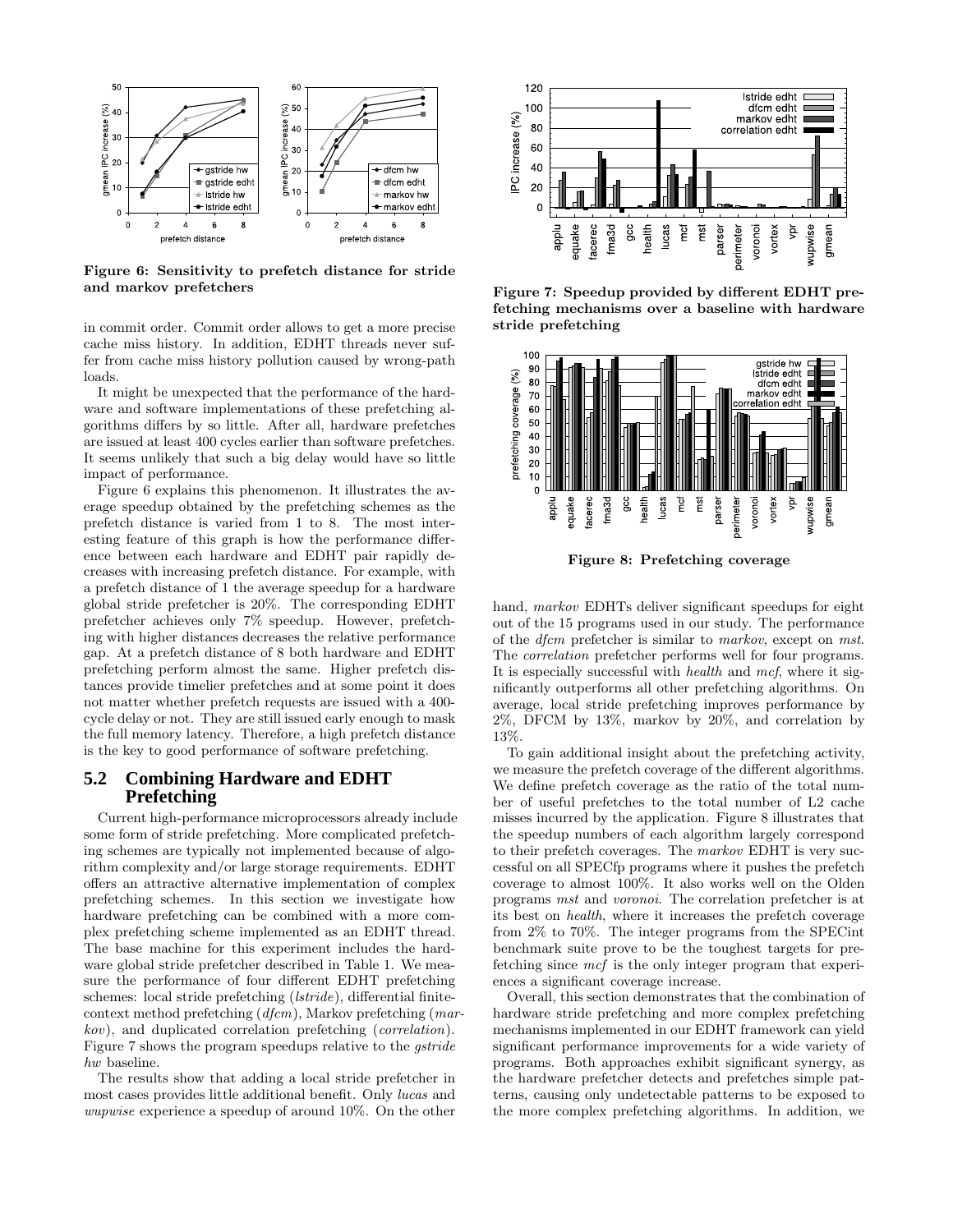also observe that some algorithms suit applications much better than others. This further justifies the use of EDHTbased prefetching as prefetching threads can be easily customized on a per-program basis.

## **5.3 Comparison with Other Multi-Core Prefetching Techniques**

The previous subsections showed that emulating hardware prefetchers as EDHTs is quite effective and provides significant speedups over the baseline with or without a hardware stride prefetcher. In this section, we compare our mechanism with two other recently proposed hardware-only techniques that use an extra core of a CMP to speed up single threads.

First, we implement and evaluate Future Execution (FE) [4]. FE dynamically creates prefetching threads by directing a copy of the stream of committed instructions to a helper core. On the way to the helper core, a value predictor modifies this stream to compute the results that these instructions are likely to produce during their  $n^{th}$  next dynamic execution. Executing this modified instruction stream on another core computes predictions for the future data addresses and issues prefetches into the shared memory hierarchy. We implemented FE with a 4K-entry stride-two-delta hardware value predictor and a buffering capacity of 100 instructions between the cores.

Second, we evaluate the performance of the dual-core execution (DCE) architecture [26]. Instead of using the idle core to run specialized prefetching threads, this technique uses it to launch and execute a copy of the original program in runahead mode [15]. This runahead thread attempts to follow the program path and to execute all instructions that are not dependent on the load instructions that miss in the cache. Thus, it effectively extends the instruction window and allows to issue load requests for data that may be needed in the near future. The non-speculative core re-executes all instructions committed by the runahead core and makes sure that the program execution stays on the correct path. We implement a variation of DCE with a 2K-entry result queue between the cores, a 4KB runahead cache, and an optimistic 1-cycle latency to copy architectural state between the cores.

Note that both FE and DCE impose much higher hardware requirements and complexity than the EDHT framework. FE needs a prediction table and a high-bandwidth communication link between the cores. DCE requires hardware support for a large result queue, a runahead cache, and misprediction recovery logic. Both FE and DCE also require special multiplexing support to fetch instructions from another core (in addition to from the instruction cache).

Figure 9 shows the speedup of the different techniques relative to the gstride hw baseline. We chose the markov edht algorithm to represent EDHT prefetching since it performs the best on average. Out of the 15 programs used in our study, EDHT performs the best on three programs and DCE provides a significant performance lead (of over 5%) on five. On average, the EDHT Markov prefetcher delivers 20% speedup, the FE technique improves performance by 16%, and DCE shows the best average speedup of 24%. EDHT compares favorably with FE and DCE on floating-point programs, but it does not perform as well on the integer applications. While future execution has the lowest average speedup, it performs very consistently across both the integer and the floating-point applications. One of the explanations for DCE's performance advantage on the



Figure 9: Speedup provided by different multi-core prefetching mechanisms over a baseline with stride prefetching



Figure 10: Instruction overhead

integer programs is its ability to significantly decrease the penalty of the branch mispredictions observed by the target thread. Both EDHT prefetching and future execution can only reduce load latencies. Nevertheless, if we exploit the customization capability of EDHT prefetching and use correlation threads for health and mcf, the geometric mean speedup of EDHT prefetching increases to 27% and thus exceeds that of both FE and DCE.

Figures 10 and 11 provide additional insight about the operation of the evaluated techniques. Figure 10 shows the number of instructions issued in the helper core relative to the total number of instructions issued in the regular core. In case of DCE, we measured this parameter as the total increase in the number of issued instructions compared to single-core execution. In almost all programs EDHT executes the least number of instructions. The FE overhead varies from 18% to 70%, while DCE in four cases increases the total number of executed instructions by more than a factor of two. This happens mainly due to fetching and executing many instructions along a mispredicted branch path. With the exception of wupwise, DCE always executes more instructions than EDHT or FE. On average, the DCE technique executes about 104% extra instructions, compared to 48% for future execution and 18% for markov EDHT.

Figure 11 estimates how often the helper core is busy. In case of EDHT, we assume that the helper core is idle if it is fully stalled waiting for the next cache miss event to occur. For FE and DCE, the idle periods correspond to the cycles when the helper core's ROB is empty. DCE keeps both cores active almost all the time with an average occupancy of 97%. FE is less demanding and the helper core occupancy varies between 10% and 85%, resulting in an average occupancy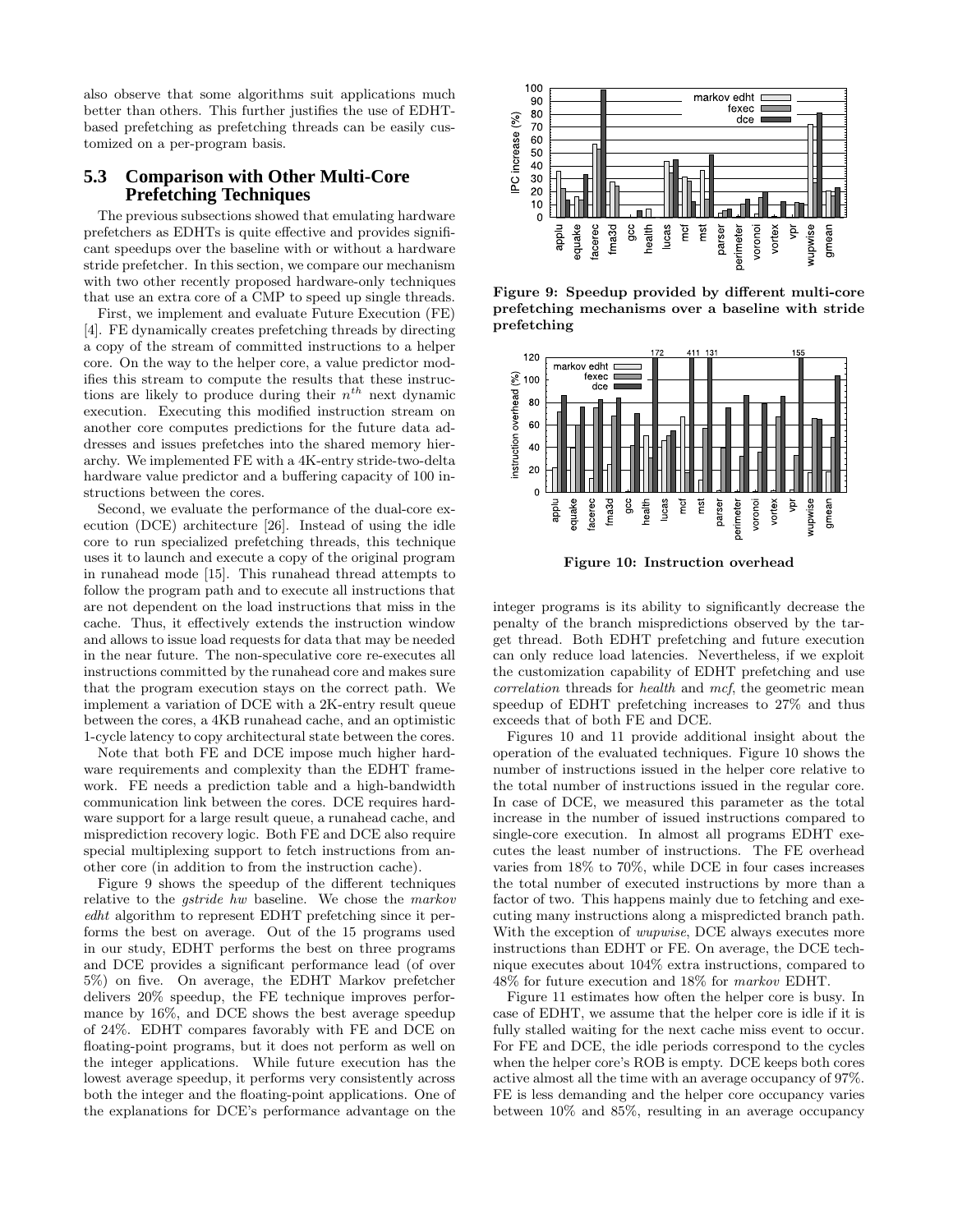

Figure 11: Helper core occupancy

of 56%. EDHT prefetching represents the lightest load on the helper core by activating it on average only 15% of the time. These results highlight another strength of EDHTbased helper threading. By virtue of the event-driven thread communication mechanism, helper threads become active for a short time only when a cache miss occurs. The other two hardware techniques are active all the time or/and have no fast way of exiting helper mode.

The results in this section demonstrate that prefetching based on EDHT can provide performance improvements that are on par with those provided by the dual-core execution paradigm and future execution. At the same time, it requires considerably less complex hardware support and executes fewer instructions, thus keeping the helper core available for other tasks. For example, in a CMP with more than two cores, several EDHTs could time-share on one helper core to prefetch for the regular computation threads running on the other cores.

#### **6. RELATED WORK**

Most data prefetching techniques are based on one of two broad classes of predictors - outcome prediction or operation prediction.

Outcome-based prefetchers observe the history of the addresses generated by a program and attempt to detect repeating patterns in the address stream. Once such a pattern is detected, outcome-based prefetchers extrapolate it to predict the addresses that are likely to be referenced in the near future. One of the first hardware prefetchers based on outcome prediction was the stream buffer proposed by Jouppi [8]. Subsequently, a number of other outcome predictionbased prefetching techniques have been introduced. Examples include stride prefetching [3], content-directed prefetching [2], Markov prefetching [7], and prefetching based on other value-prediction techniques [11, 20].

To be effective on a wide range of applications, many of the aforementioned prefetching techniques require relatively large dedicated tables. While several approaches have been proposed to reduce the table sizes of differential Markov predictors [9, 16], these techniques are not applicable to other important Markov-based algorithms. Moreover, hardware designs typically cannot be reconfigured, which is why designers prefer to implement conservative prefetching algorithms that are unlikely to hurt any application. These issues have hampered the introduction of many promising techniques into commercial microprocessors. EDHT represents an architectural framework that allows to use available cores in a CMP to run various prefetching algorithms, eliminating the need for dedicated hardware and table space. We further demonstrate that EDHT prefetching works naturally in combination with hardware stride prefetching, where the hardware prefetcher handles the simple patterns and the EDHT thread tackles the more complicated cases. Thus, the EDHT framework provides unique support for customizable prefetcher designs.

Similar to EDHT, Solihin et al. [22] propose to emulate hardware prefetching algorithms in software. Specifically, they employ user-level memory threads (ULMT) for memoryside correlation prefetching that are executed on a processor in the memory controller or in a DRAM chip. We found that PC information is crucial for the effective operation of Markov prefetchers, but PCs are not usually available at the memory interface. Hence, ULMT is algorithmically limited to exploiting only the global cache-miss history. In addition, ULMT observes cache misses in issue order. EDHT, on the other hand, has access to the PCs and observes the misses in program order, thus enabling it to achieve a higher prefetching coverage and accuracy. ULMT faces scalability challenges in multi-core environments where many threads might simultaneously try to access the shared memory. EDHT naturally scales with the number of cores. Finally, our EDHT approach mainly relies on the pre-existing hardware resources of a CMP and conventional user-level threads while ULMT requires a programmable memory processor, OS support to load the prefetching threads into specialized processors, and compiler support for the memory processor's (most likely different) ISA.

The second class of prefetchers is based on operation prediction. Prefetchers of this kind also monitor the program's address stream. However, instead of detecting the address patterns, they try to identify a sequence of operations that can produce this stream. Speculative precomputation prefetching techniques typically use additional execution pipelines or idle thread contexts in a multithreaded processor to execute helper threads that perform dynamic prefetching for the main thread. Such helper threads can be constructed statically [12, 19, 24] or dynamically by specialized hardware structures [1, 14]. Generally, these techniques create helper threads by extracting program slices that compute critical data addresses. Then they insert triggers for these helper threads into the original program. The execution of the helper threads dynamically precomputes critical data addresses ahead of the original program and issues prefetch requests.

EDHT differs from these approaches in several ways. First, EDHT threads are spawned on architectural events and as such do not require any explicit thread triggers to be inserted into the original program. Second, speculative precomputation threads sometimes require explicit progress synchronization with the main thread during their execution. EDHT threads require no synchronization with the main thread once they are launched. Third, EDHT helper threads can be generated without knowledge about the main program. Therefore, EDHT threads can provide benefits without the need for program analysis or recompilation.

Prefetching based on speculative precomputation can potentially provide a higher prefetching coverage since it is not limited by the predictability of the address stream. However, if one of the load instructions in the helper thread misses in the cache, the entire prefetching thread is stalled and cannot continue prefetching. For example, in a tight loop travers